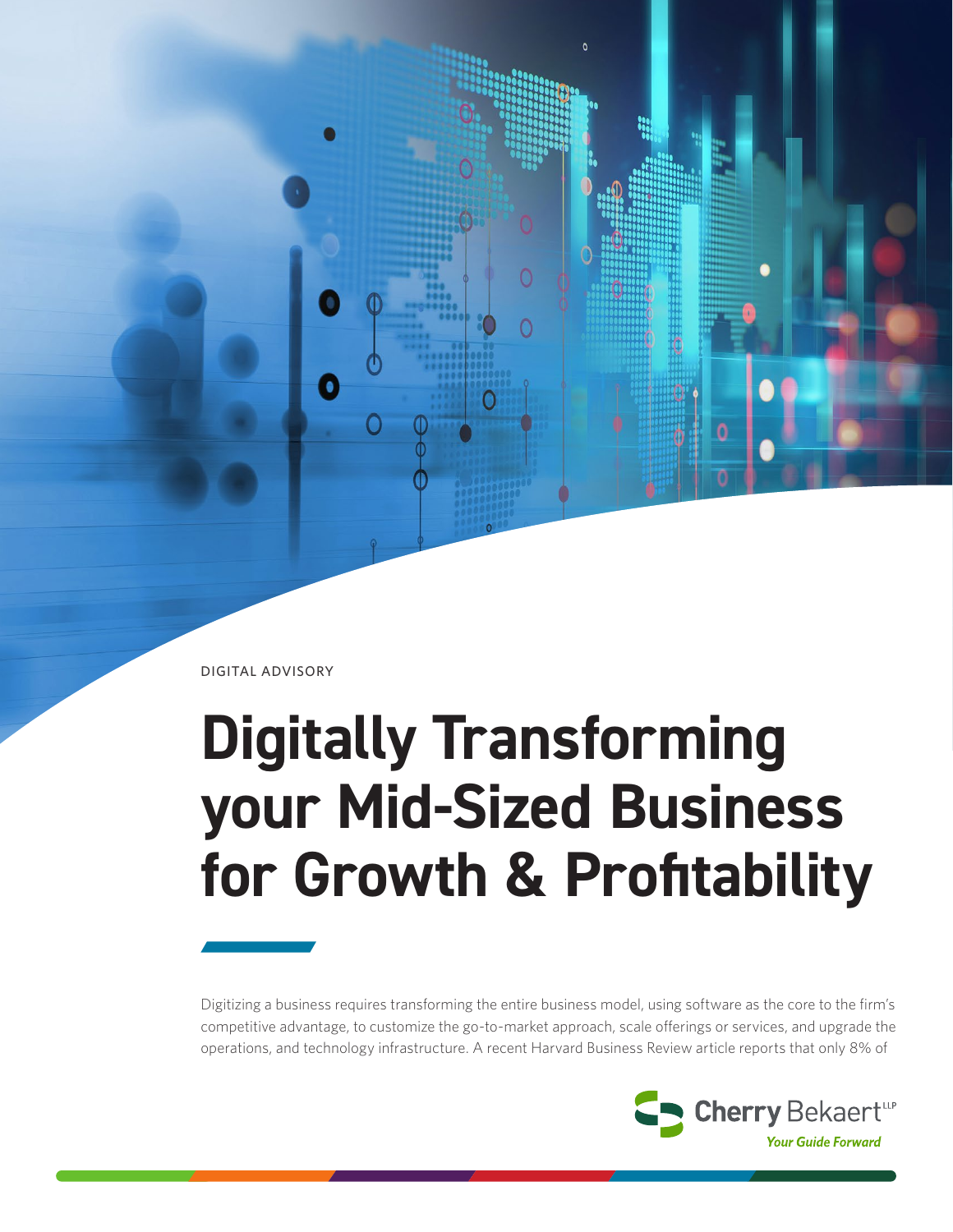companies believe that their current business model will remain economically viable if their industry keeps digitizing at its current course and speed (1).

Prior to the pandemic, technologies such as Artificial Intelligence ("AI"), Robotics Process Automation ("RPA"), Internet of Things ("IoT") and many others, were already being adopted by most businesses. The pandemic has now served to accelerate the pace of change, as customers leverage technology to meet their needs, and employers use it to empower their employees to be more effective working remotely. We believe that the current market conditions provide mid-tier firms a "once-in-alifetime" opportunity to take strategic risks to grow revenues and gain market share, by nimbly meeting evolving customer needs, expanding their go-to-market footprint, and competing more effectively with some of their larger, less agile, competitors. At the same time, opportunities exist to optimize business operations and talent models to improve profitability. Leveraging Cherry Bekaert's proprietary "5R" process can help leaders digitize their business and position it for continued profitable growth.

# **The 5R Process to Digital Transformation**



**1. Re-examine** – The first step is to conduct an "outside-in" analysis. Begin by reexamining the business environment to identify shifts in customer needs, competitive landscape, regulatory environment, new technologies, etc., and their impact. Ascertain whether these market shifts provide an opportunity or a risk to the business and how best to leverage them to your advantage. Businesses need to relentlessly focus on understanding consumer needs and identifying optimal ways to meet them.

**2. Re-assess** – Next, perform an "inside-out" assessment. Reassess the firm's vision and mission. The key to remember is that digital transformation is driven by the firm's strategy and is a subset of it. Examine the firm's product/service offerings, including the technologies used to develop and support them, go-to-market strategy (customers, sales channels, sales team, products/services) and how they have been impacted by the current market conditions. Review business operations, and talent skills and capabilities to determine the changes that are needed to continue to grow the business. Evaluate all the enabling functions to identify areas for improving margins. In addition, review all knowledge and data needs. Essentially, businesses need to create a digital transformation roadmap.

Digital transformation is a multi-year journey and will require ownership at the highest levels of the organization and significant investment.

**3. Re-engineer** – A critical step in digital transformation is configuring the business for success. Each firm's digital transformation journey is unique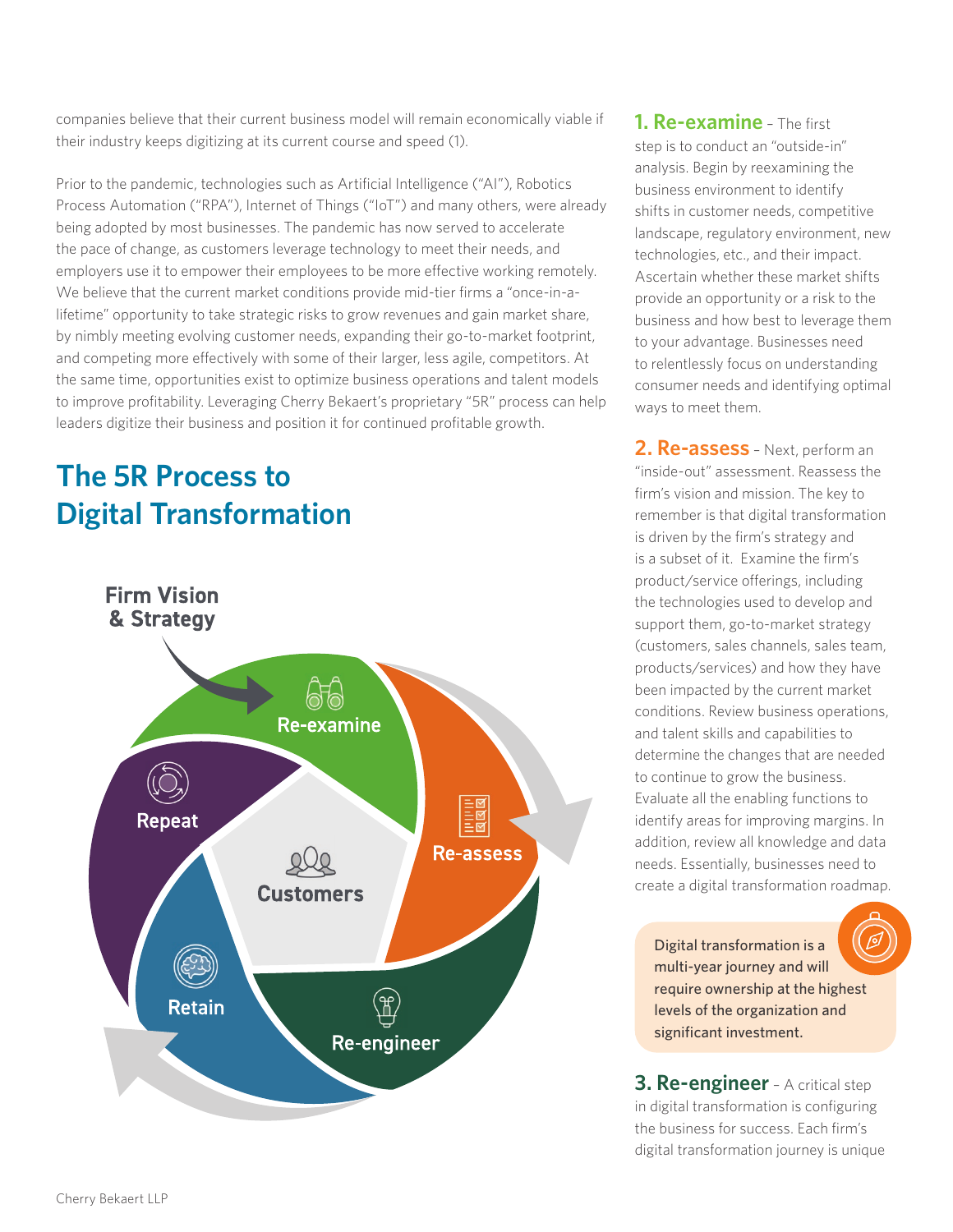and will be determined by its current business and industry situation. Some tactical steps include:

- **Product/services offerings** Examine the existing product/ services being offered, and identify what changes are needed to increase customer retention and grow the customer base. Determine additional service offerings and identify opportunities to move to a "productized" or a recurring revenue model. New solutions and offerings or a recurring revenue business may require different technologies.
- **Go-to-market strategy** According to a Bain study, increasing customer retention rates by 5% increases profits by 25% to 95% (2). Traditionally, leaders tend to focus on organic growth, which involves making their business development and sales force teams more effective to grow revenues through customer segmentation, setting revenue targets, establishing KPIs for calls/sales ratios, revenue targets, service metrics, etc. Firms leverage marketing through various channels and social media to reach customers. It is critical to align and optimize the sales force, customer support, and marketing teams. Today, leadership has three additional options for in-organic growth: build, buy, or form strategic alliances; each option has its pros and cons and requires significant time and effort to execute effectively.
- **Business Operations** Most firms require several functions to effectively run the business, such as operations, finance, legal, risk and regulatory, procurement, technology support, real estate, knowledge management, etc. There are now alternate approaches to business operations, with providers offering these functions "As-a-Service". In addition, there is experienced talent available for "fractional" business and operations roles. Leadership should examine how each of these areas has been impacted and determine the approach they want to take to run them more efficiently and cost-effectively (i.e. whether they need to be onsite/offsite, in a shared service center, outsourced to a low-cost provider, or sent out as a managed service, etc.).

Digitizing a business will require changes in these four areas:

- **a. Processes:** Divide the processes into high-value-added judgment-based tasks, and low-value-added, mundane repetitive tasks. For time-consuming repetitive tasks, create a journey map to determine how each task or the entire operation could be optimized. Determine whether it can be automated; combined and delivered through a shared service center; outsourced to a low-cost provider; sent to managed service provider, or a combination of the above.
- **b. People:** Recognize that transformation is about people. Treat the talent in the organization as partners and customers. They are partners in the transformation journey, as they are closest to the business, bring deep insights into processes, recognize pain-points, and can often provide solutions. They are also

the customers, who will use the new processes, tools, and technologies and will ultimately drive the success (or failure) of the transformation efforts; they need to own the transformation. Leadership will need to take a hard look at the business leaders and firm professionals to determine if they have the right talent in place and determine ways to hire new talent, retrain existing talent, or leverage alternate talent models, i.e. gig workers, fractional talent, etc.

- **c. Technology:** Digitizing the business will likely require significant technology investments as the business moves to a productized or repeatable revenue model. Examine the current technologies used within the group, how effectively they are used, and how they operate within the organization's larger technology ecosystem. Determine the additional technologies, tools, or services needed to run the operation in the future. In addition, security and privacy, and analytics will play a critical role to be able to offer customized offerings to clients in a secure environment.
- **d. Culture:** Businesses often tend to forget the importance of culture. The key to remember is that digital transformation is not done at the center, it is done at the "edges," by the people closest to the customer. Leadership needs to focus on creating a culture of innovation that promotes the professional's ability, willingness and potential to innovate, and provides them with the relevant tools, techniques and support systems.

The key is to generate some quick wins, leveraging an agile development process to co-create Minimum Viable Products (MVPs) with customers/end users, testing, iterating, and piloting, before launch, to maximize the impact to the business.

**4. Retain** - Once the transformation is completed, leadership should retain the new processes and talent and operating models established to continue to reap the benefits from the digital transformation, while keeping a lookout for additional areas of improvement.

**5. Repeat** – Establish a process for continuous success. As the pace of change accelerates, leadership will need to continue to reassess and reevaluate their strategy and approaches to meet changing market and business needs. Historically, firms developed three to five plans and strategies. Now best practices dictate that organizations, at a minimum, review plans quarterly and update annually. In a time of rapid, unplanned, and uncertain changes, resiliency of the organization relies upon reviewing plans and action items more frequently, such as monthly or even weekly.